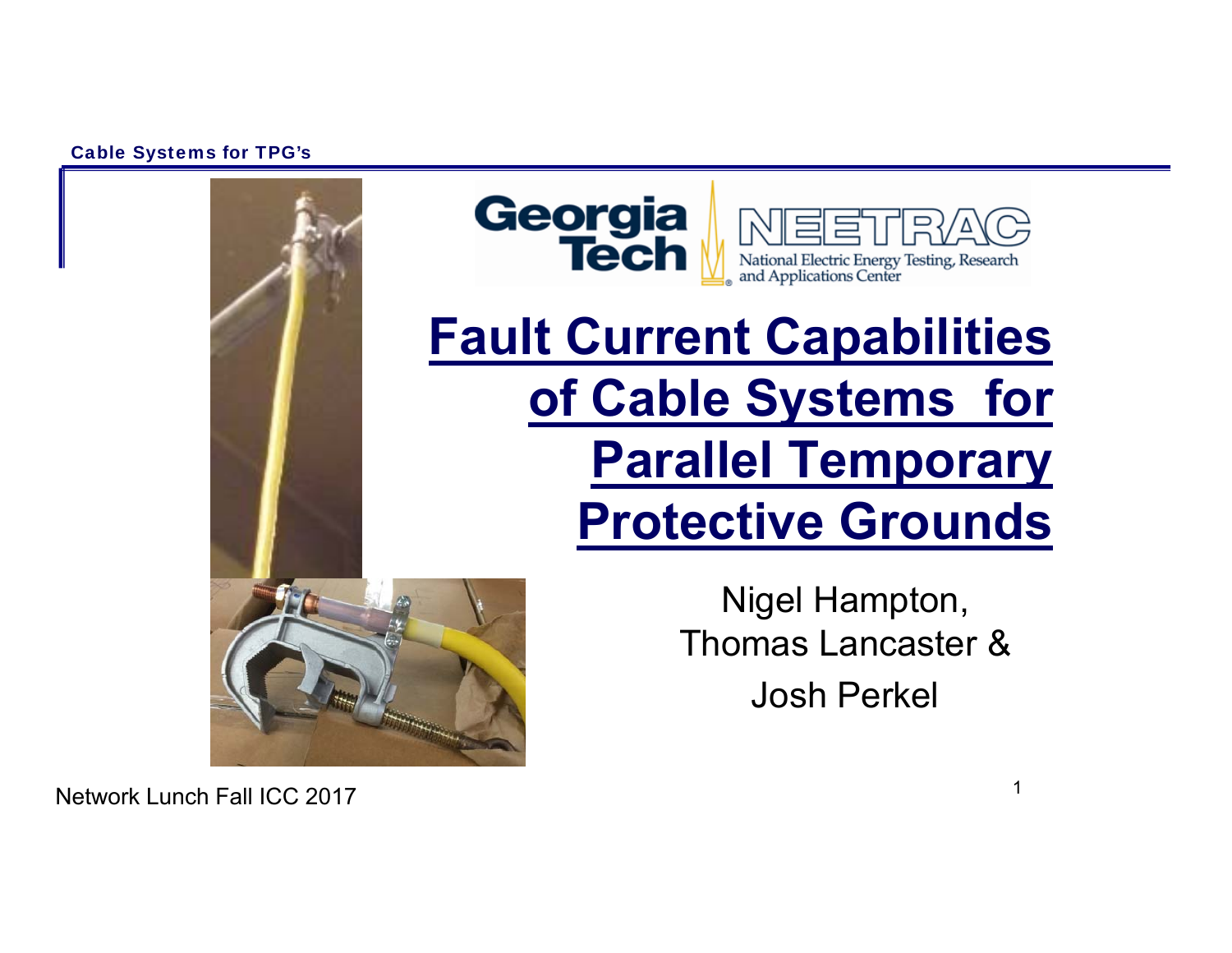

## **Test Current Waveform (ASTM F855 Table 2, High X/R Ratio)**



Network Lunch Fall ICC 2017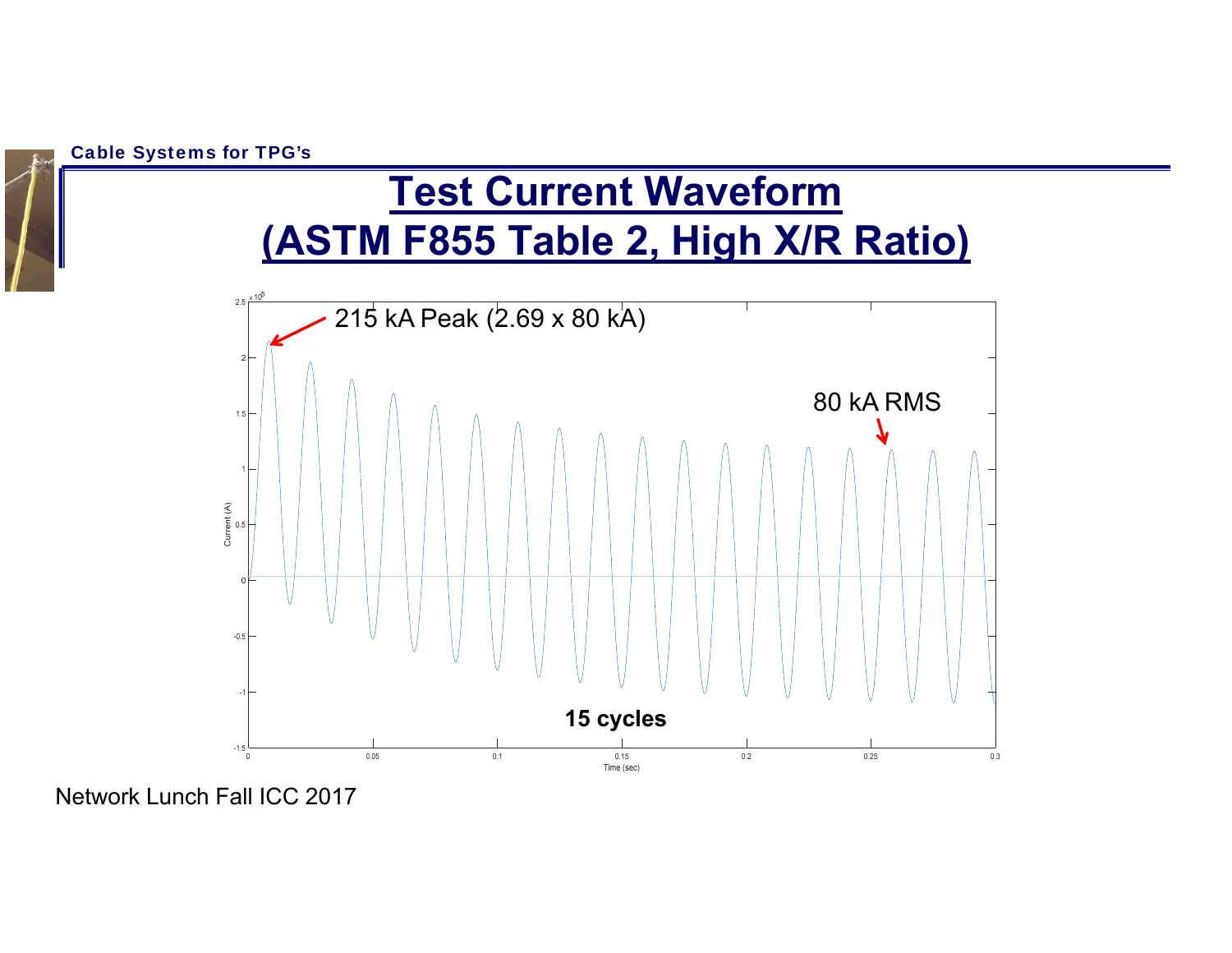### **Fault Tests are Challenging…**



Triple TPG, 12 in spacing, 80 kA RMS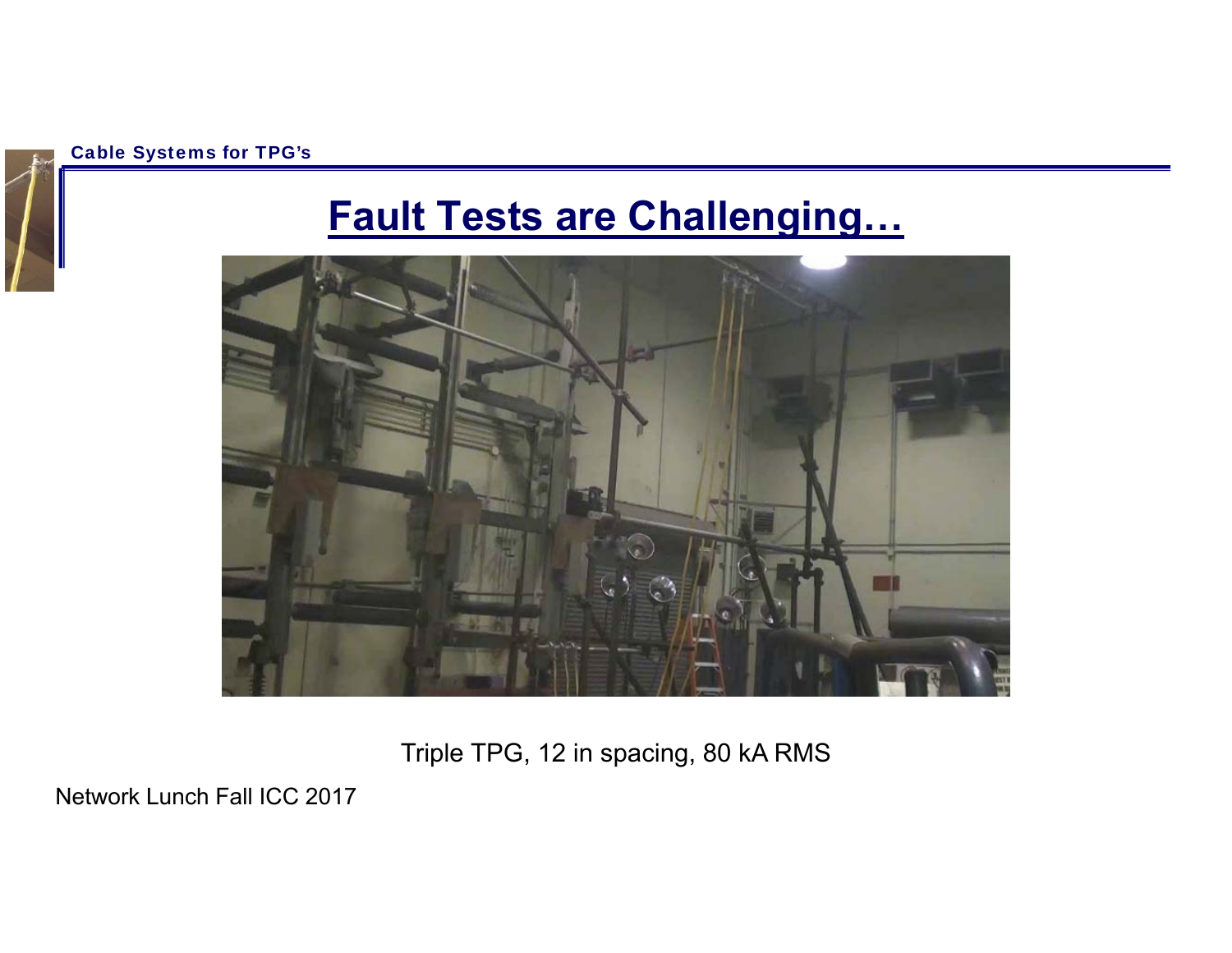### **Mechanical and Thermal Failure**

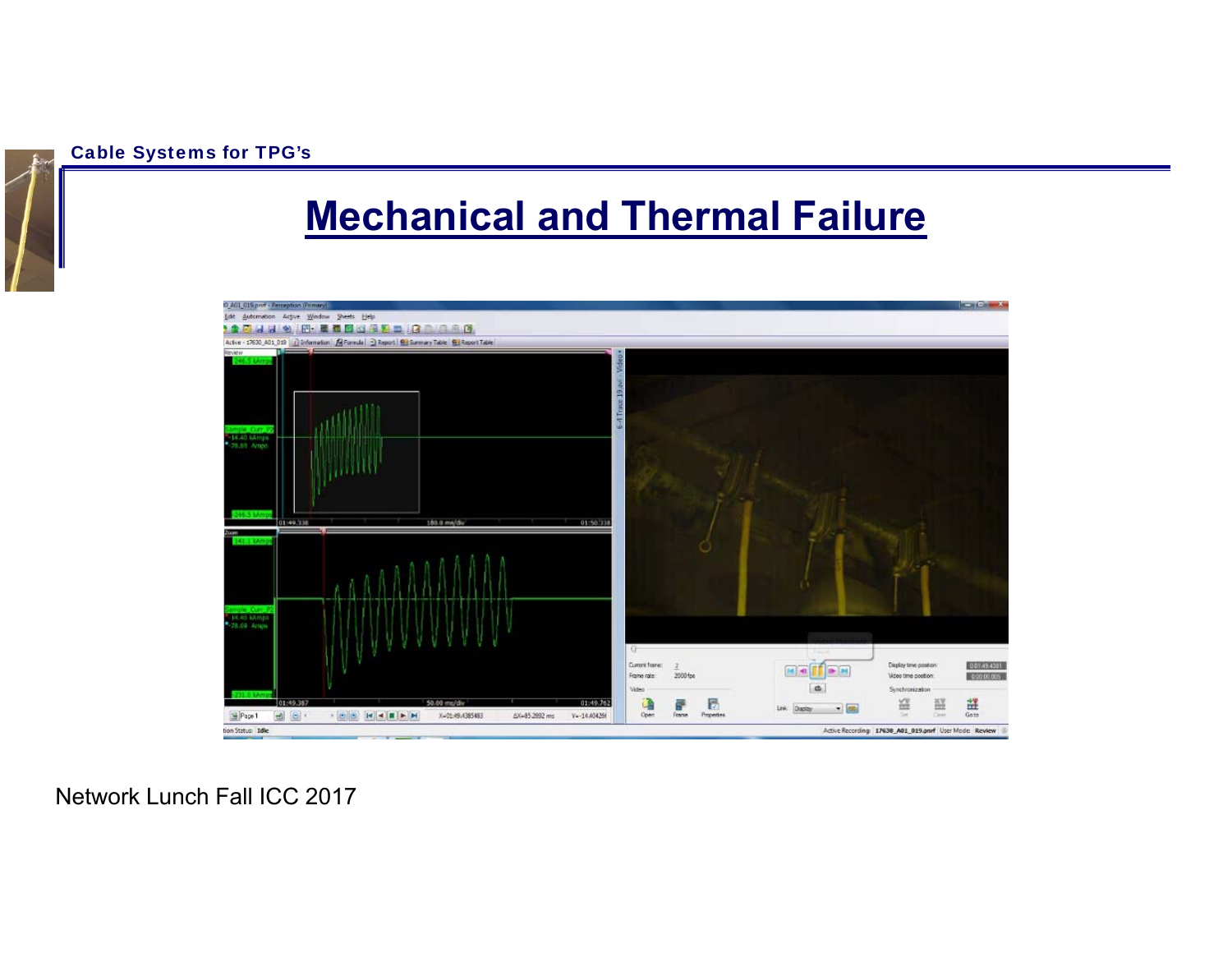### **Predicting Current Sharing**



Measured = Measured data from high power tests Predicted = Monte Carlo simulation